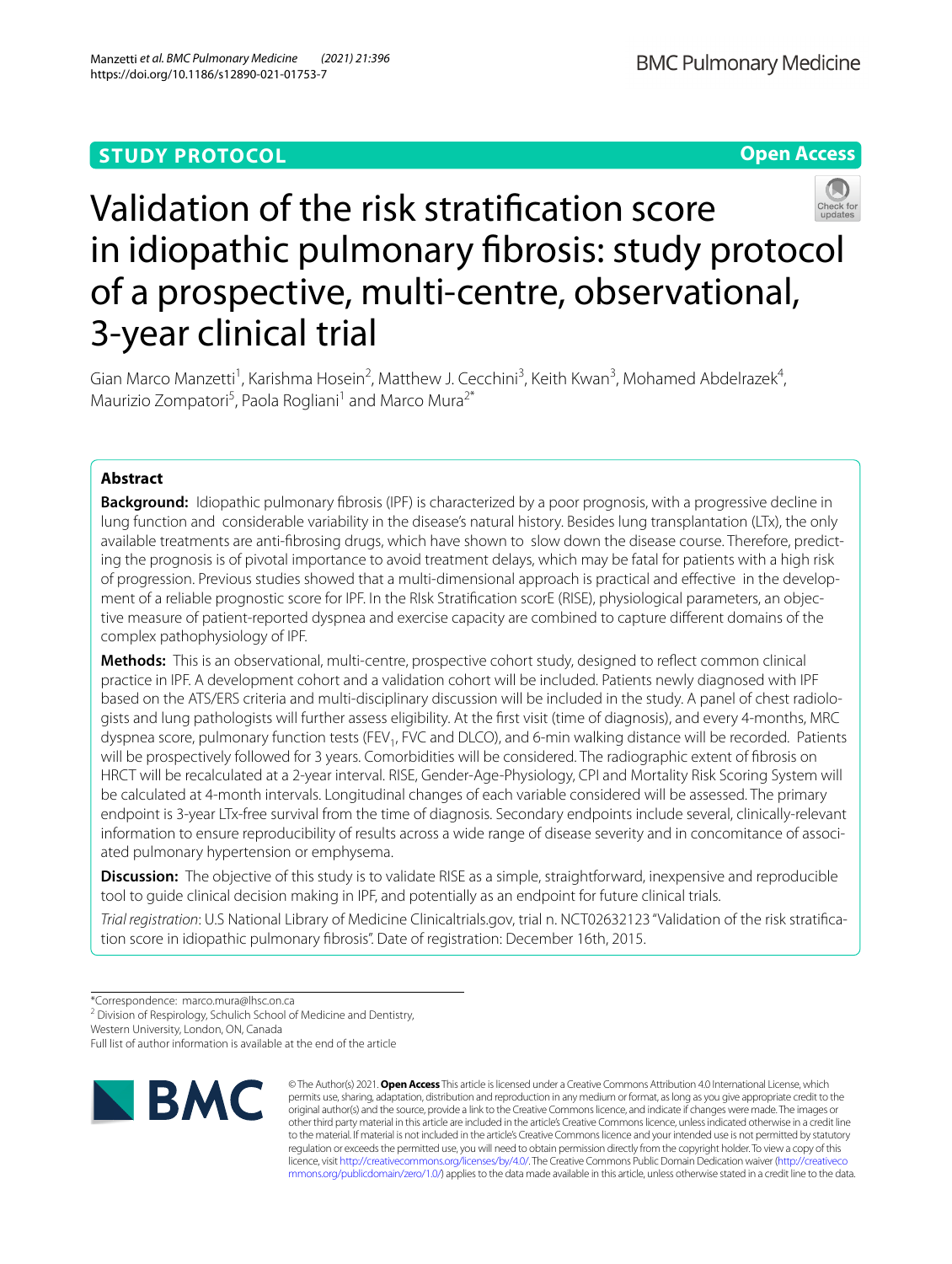**Keywords:** Idiopathic pulmonary fibrosis, Prognosis, Survival, Mortality, Lung transplantation

## **Background**

Idiopathic pulmonary fbrosis (IPF) is a chronic, progressive lung disease characterized by lung scarring and by the histologic pattern of usual interstitial pneumonia (UIP) [[1\]](#page-6-0). IPF has a mean survival time of only 3 to 5 years from the time of diagnosis, in the absence of therapy [\[2–](#page-6-1)[4\]](#page-6-2). Currently the estimated incidence of IPF is in the range of 2–30 cases per 100,000 person-years, while estimated prevalence is 10 to 60 cases per 100,000 people [[1\]](#page-6-0). As the global incidence of IPF and associated rates of morbidity, mortality and economic burden of healthcare utilization continue to rise [\[5](#page-6-3)], improved prognostic tools are needed. Clinical outcomes of IPF are highly variable and difficult to predict, and disease progression may not proceed in a linear fashion. There is the need for a validated staging system to guide clinicians in providing individualized care for patients with IPF, particularly when choosing the optimal type and timing of therapeutic options, including lung transplantation (LTx) referral, assessment and listing.

After diagnosis, the major challenge with management of IPF is represented by the difficulty in determining the clinical course of the disease and promptly detecting clinically signifcant progression. Uncertainty around clinical progression could impact the timing of initiating antifbrotic treatment to slow the progression of fbrosis, or could delay the timing of LTx assessment. Furthermore, the rate of progression of IPF is highly variable both between and within individual patients  $[6]$  $[6]$ . The rate of deterioration and progression in IPF is variable, with some patients experiencing a stepwise rather than steady decline [[4\]](#page-6-2), even after prolonged periods of stability. Progression of disease in IPF can be further complicated by the occurrence of acute exacerbation (AEs), defned as a sudden acceleration of the disease, with a rate of mortality upwards of 50% [\[7](#page-6-5)]. Symptom progression may advance or change quickly even for an individual patient, further necessitating a reliable staging tool that can be used to make a valid prognostic evaluation and guide changes to the treatment plan.

Multi-dimensional scores are more likely to capture the complex pathophysiology of IPF, where gas exchange and ventilatory impairments, excessive dead space ventilation, increased elastic inspiratory load, muscle dysfunction and associated pulmonary hypertension (APH) may establish a complex and variable interplay [[10\]](#page-6-6).

We previously demonstrated that exertional dyspnea measured with the Medical Research Council dyspnea score (MRCDS), lung function and 6-min walk distance (6MWD) are signifcant and independent predictors of survival in IPF, with no observed collinearity among them  $[8]$  $[8]$  $[8]$ . The independence of the 3 domains (dyspnea, lung function, exercise capacity) was demonstrated in a prospective study [\[3](#page-6-8)] and in a multi-centre study as well [[9\]](#page-6-9).

The Risk Stratification Score (RISE) was first developed in a cohort of patients with IPF who were prospectively followed, and tested in another, retrospectively enrolled cohort. The acronym was later changed from ROSE to avoid confusion with "rapid onsite evaluation". Capturing each of the 3 aforementioned domains, RISE is based on MRCDS, Composite Physiologic Index (CPI) and 6MWD. RISE was demonstrated to be superior to individual variables in predicting LTx-free survival [\[3](#page-6-8)]. We subsequently demonstrated that RISE was a reliable predictor of mortality in patients assessed for LTx [\[9](#page-6-9)], and also able to capture patient response to anti-fbrotic therapy better than the commonly used variables [\[11](#page-6-10)]. However, the main limitations of the 2012 study were the size of the prospective cohort, and the lack of prospective validation.

The current approach to the detection of progression of disease in IPF is largely based on forced vital capacity (FVC) changes and high-resolution chest CT scan (HRCT). We recently demonstrated that the prognostic accuracy of a decline of FVC combined with an increase of the extent fbrosis on HRCT (visual score) is far from being optimal, although the 2 variables are independent from each other  $[12]$  $[12]$  $[12]$ . This finding further strengthens the rationale for pursuing the development and validation of an integrated, multi-dimensional prognostic tool for IPF. As a more recent development, we tested a modifed version of CPI against the original one, and found the new CALIPER-based CPI to be a stronger predictor of survival in IPF [[13\]](#page-6-12), making it a candidate component of the RISE.

The main objective of the study is to test and validate a modifed version of the RISE in 2 separate cohorts of patients with IPF, prospectively followed from the time of diagnosis. To our knowledge, no previous, large scale, prospective, 3-year observational study has been conducted to validate a multi-dimensional staging system for IPF.

We hypothesize that both RISE at baseline and its longitudinal changes are the best predictors of survival in patients newly diagnosed with IPF followed for a period of 3 years, both in terms of sensitivity and specifcity. The prognostic power of RISE will be compared to the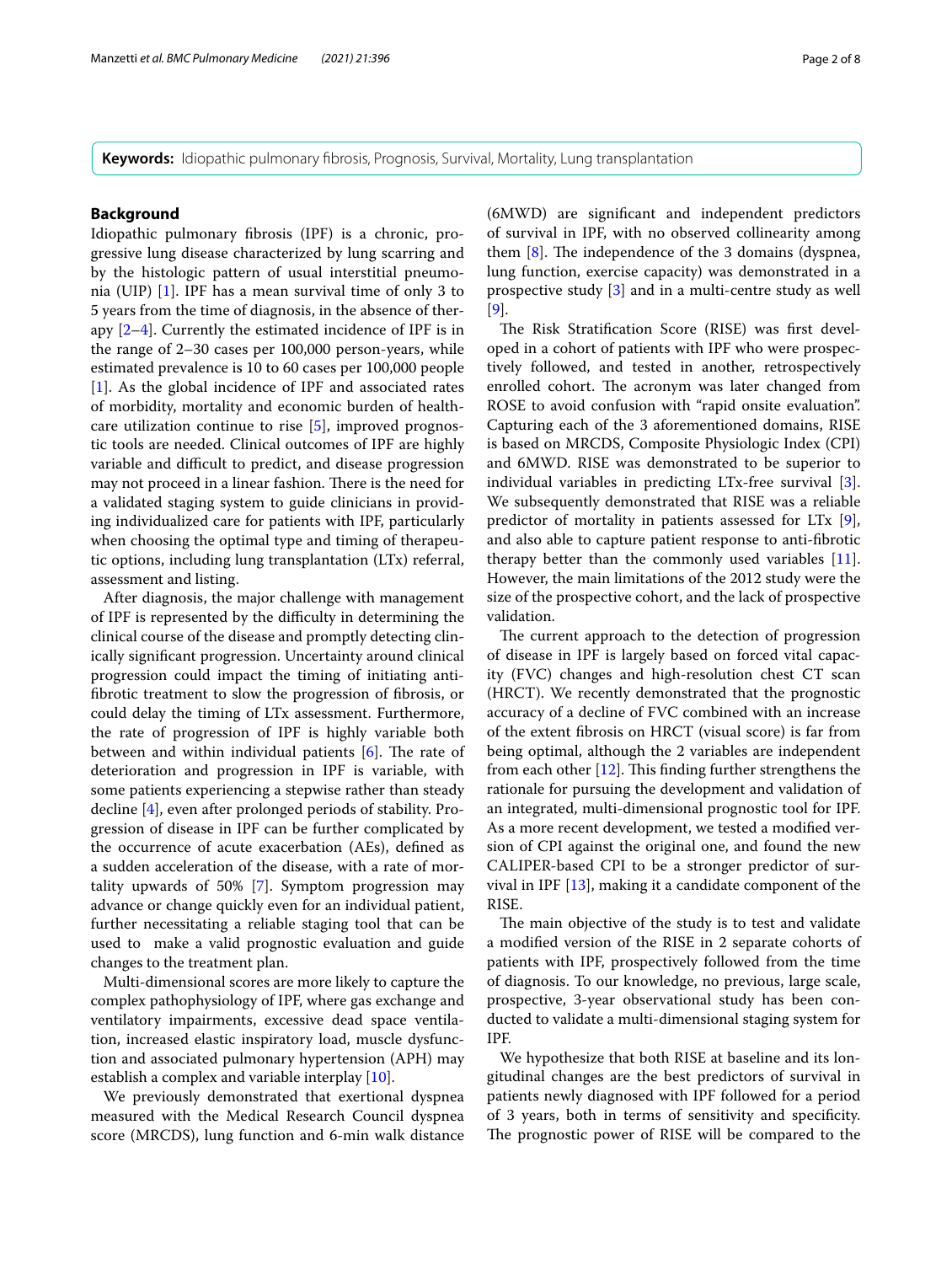current standard of care (individual pulmonary function tests, 6MWD, HRCT chest scan fbrosis score) and with other multi-dimensional scores as well, namely Gender-Age-Physiology (GAP) Index [\[14](#page-6-13)], CPI (both original and CALIPER-revised versions) [[15,](#page-6-14) [16\]](#page-6-15) and Mortality Risk Scoring System (MRSS) [[17\]](#page-6-16).

## **Methods and design**

This is an observational, international, prospective cohort study including 2 large tertiary referral centres for interstitial lung disease (ILD) (London, Canada and Rome, Italy). The study was designed to reflect common clinical practice in IPF.

Only patients newly diagnosed with IPF based on the American Thoracic Society/European Respiratory Society (ATS/ERS) criteria [\[1](#page-6-0)] and local multi-disciplinary discussion (MDD)  $[18]$  $[18]$  at participating centres will be included in the study. As a further inclusion step, for all patients who did not undergo a surgical lung biopsy (SLB), a panel of 3 chest radiologists with ILD expertise will examine each HRCT, and patients will be included, if at least 2 out of 3 agree on a pattern of probable/defnite UIP. For patients who underwent a SLB, a panel of 3 lung pathologists with ILD expertise will examine each biopsy, and patients will be included if at least 2 out of 3 agree on a pattern of probable/defnite UIP.

All known causes of ILD will carefully excluded before each patient is included in the study. These include domestic, environmental, occupational, exposures; druginduced lung toxicity; and connective tissue diseases. Comorbidities considered will include APH (only if right heart catheterization[RHC]-proven), chronic obstructive pulmonary disease (COPD), coronary artery disease (CAD), left heart dysfunction (LHD), and sleep apnea (SA).

A development cohort and a validation cohort will be included in the study. In both cohorts, at the frst visit (time of diagnosis) and at each subsequent visit at 4-month intervals, for a period of 3 years, MRCDS (Table [1\)](#page-2-0), pulmonary function tests (PFTs)(forced expiratory volume during the first second  $[FEV<sub>1</sub>]$ , FVC, difusing lung capacity for carbon monoxide [DLCO]), and 6MWD will be obtained. 6MWD % predicted will be calculated, as previously described  $[19]$ . The use of supplemental oxygen and the level of oxygen desaturation will be considered. The following events will be recorded in the study: death; LTx referral; LTx; AEs; hospitalization for respiratory causes; start, stop and switch of anti-fbrotic therapy; start of supplemental home oxygen therapy; start and stop of physiotherapy program enrolments; progression of disease (see [Secondary endpoints\)](#page-3-0).

The RISE (Table [2\)](#page-2-1) will be first calculated, as previously described, on a scale from 1 to 3 [\[3](#page-6-8)]. However, a modifed and improved version of the RISE will also be considered, using the CALIPER-revised CPI instead of the original version of CPI  $[13]$  $[13]$ , and with a new 1 to 4 scale, which may allow for better stratifcation for mortality risk (Table [2\)](#page-2-1). If superior to the previous version of RISE, the modifed version will be tested for validation.

Patients will be prospectively followed for a period of 3 years from the time of diagnosis and enrolment. All multi-dimensional scores will be calculated at 4-months intervals corresponding to each visit. A 2nd HRCT will be obtained at the 2-year visit, or sooner if clinically indicated, and as per clinicians' discretion. The HRCT fibrosis score [\[12](#page-6-11)] will be then recalculated on the 2nd scan. Deaths, LTx, AEs and hospitalizations due to respiratory causes will be recorded. All protocol violations (missed

<span id="page-2-1"></span>**Table 2** Risk Stratifcation Score (RISE) (revised)

| <b>RISE components:</b><br>1. MRCDS > selected cutoff*<br>2.6MWD % pred $\le$ selected cutoff*<br>3. CPI > selected cutoff* |               |
|-----------------------------------------------------------------------------------------------------------------------------|---------------|
| No parameter met                                                                                                            | 0             |
| One parameter met                                                                                                           |               |
| Two parameters met                                                                                                          | $\mathcal{P}$ |
| Three parameters met                                                                                                        | ζ             |

MRCDS: MRC dyspnea score; 6MWD: 6-min walk distance; CPI: Composite Physiologic Index (CALIPER-revised version)

\* selected cut-ofs for each variable will be determined by receiver operating characteristics analysis (c-statistics)

<span id="page-2-0"></span>**Table 1** MRC dyspnea score (0 to 5 scale) [[20\]](#page-7-2)

| Grade         | <b>Description</b>                                                                   |
|---------------|--------------------------------------------------------------------------------------|
| $\mathbf{0}$  | I only get breathless with strenuous exercise                                        |
|               | I get short of breath when hurrying on level ground or walking up a slight hill      |
| $\mathcal{L}$ | On level ground, I walk slower than people of the same age because of breathlessness |
| 3             | On level ground, I have to stop for breath when walking at my own pace               |
| 4             | I stop for breath after walking about 100 m or after 5 min on level ground           |
|               | I am too breathless to leave the house or I am breathless when dressing              |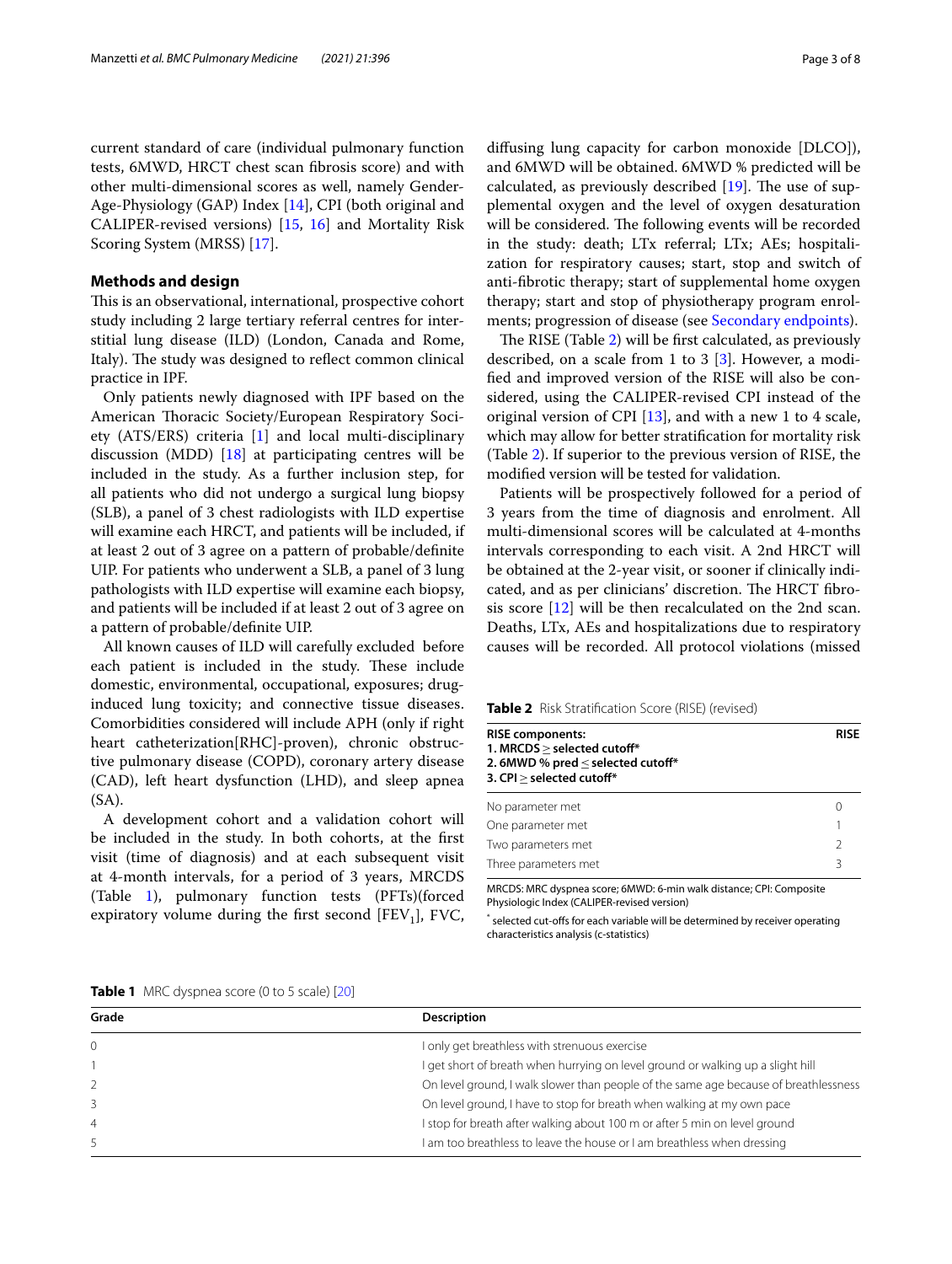visits, delayed visits, data not obtained at individual visits) will be systematically recorded. Every interruption or change in course of therapy will be recorded. When available, hemodynamic data from RHCs will be considered. Since 2D echocardiograms alone are unreliable in predicting the presence of APH in IPF [[21\]](#page-7-3), they will not be considered.

At the end of the study period, both baseline RISE and longitudinal changes of RISE will be tested as predictors of mortality. Other individual variables will also be tested as predictors of mortality, including age at the time of diagnosis, time between onset of symptoms and diagnosis (months), gender, body mass index, smoking history (pack-years), FVC, DLCO, 6MWD (meters and % predicted), desaturation during 6-min walk test, HRCT visual fbrosis score at the time of diagnosis, and other multi-dimensional scores (GAP, CPI, MRSS). In the validation cohort, we will seek to confrm and validate results obtained in the development cohort.

## **Primary endpoint**

Three-year, LTx-free survival from the time of diagnosis, measured as the time between diagnosis and death from any cause, or LTx. Once they receive a LTx, patients will be censored. Since mortality and LTx are competing events, a Fine-Gray competing risk regression analysis will be used. Please refer to the statistics section for details.

#### <span id="page-3-0"></span>**Secondary endpoints**

- Comparative analysis of RISE as predictor of LTx-free survival in subgroups stratifed by age; gender; baseline lung function; baseline 6MWD; baseline extent of fbrosis on HRCT; time between onset of symptoms and diagnosis; presence of APH; presence of concomitant emphysema; presence of comorbidities (COPD, CAD, LHD, SA); participating site.
- Clinical progression, as a predictor of mortality, defned as either: absolute decline of FVC >10% pred; decline of 6-min walk distance >50 m; hospitalization for respiratory causes; LTx assessment; or death.
- Incidence of AEs of IPF and its predictors, if any.
- Incidence of hospitalizations due to respiratory causes and its predictors, if any.
- LTx-free survival, incidence of AEs, incidence of hospitalizations, and time to progression of patients with HRCT pattern defnite/probable for UIP vs. patients with indeterminate/inconsistent pattern. In this subanalysis, 2 groups of patients matched for age, gender, BMI, and extent of fbrosis at the time of diagnosis will be considered.
- LTx-free survival, incidence of AEs, incidence of hospitalizations, and time to progression of patients with autoimmune markers (although not meeting criteria for interstitial pneumonia with autoimmune features [[23](#page-7-4)] versus those without. In this subanalysis, 2 groups of patients matched for age, gender, BMI and extent of fbrosis at the time of diagnosis will be considered.
- LTx-free survival, incidence of AEs, incidence of hospitalizations and time to progression of patients with concomitant emphysema versus those without. In this subanalysis, 2 groups of patients matched for age, gender, BMI and extent of fbrosis at the time of diagnosis will be considered.
- LTx-free survival, incidence of AEs, incidence of hospitalizations and time to progression of patients treated with pirfenidone versus patients treated with nintedanib. In this subanalysis, 2 groups of patients matched for age, gender, BMI and extent of fbrosis at the time of diagnosis will be considered.
- LTx-free survival, incidence of AEs, incidence of hospitalizations and time to progression of patients whose therapy was switched (from pirfenidone to nintedanib and viceversa). In this subanalysis, 2 groups of patients matched for age, gender, BMI and extent of fbrosis at the time of diagnosis will be considered.
- 6MWD m versus % pred as predictors of mortality.
- Survival, incidence of AEs and time to progression on the LTx waitlist of listed patients.
- Time to progression in patients with initially nonclinically signifcant disease.
- Long-term follow-up (beyond 3 years) of patients who are still alive without a LTx, until required recruitment is completed. This will include LTx-free survival, incidence of AEs, incidence of hospitalizations and time to progression.

## **Inclusion criteria**

Adult patients with a new diagnosis of IPF based on ATS/ ERS criteria, confrmed by local MDD. A panel of 3 chest radiologists with ILD expertise will review each HRCT and patients will be included, if at least 2 out of 3 agree on a pattern of probable/defnite UIP. A panel of 3 lung pathologists with ILD expertise will review each SLB and patients will be included, if at least 2 out of 3 agree on a pattern of probable/defnite UIP.

## **Exclusion criteria**

ILD other than IPF.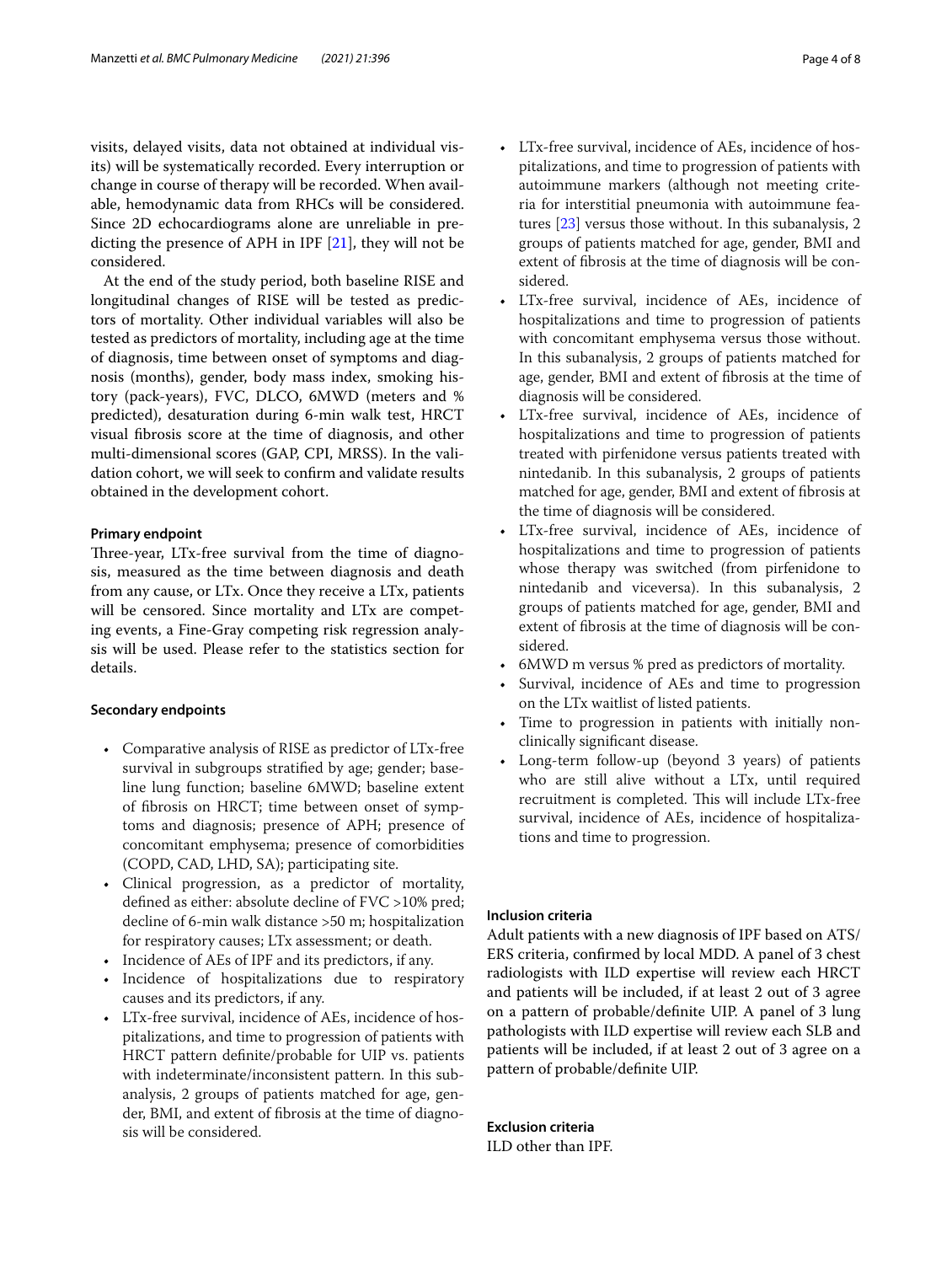Previous (rather than new) diagnosis of IPF.

Exclusion determined by the chest radiologists' or lung pathologists' panel.

Age<18 years.

Patient not able to provide informed consent.

## **MRC dyspnea score, pulmonary function tests and 6‑min walk test**

Dyspnea will be rated by using the MRCDS, which is a score designed to measure perceived respiratory disability, grading the efect of breathlessness on daily activities [[24\]](#page-7-5). PFTs and 6-min walk test (6MWT) will be performed according to ERS/ATS guidelines [\[25–](#page-7-6)[27\]](#page-7-7) and the ATS guidelines [[28](#page-7-8)], respectively. A standard reference equation will be used to calculate 6MWD percent predicted [[19](#page-7-1)].

## **High resolution chest CT scans**

A quantitative fbrosis score on HRCT will be obtained at the time of diagnosis and on the repeat HRCT(s). The score will be calculated as previously described  $[12]$  $[12]$  $[12]$ by each of the chest radiologists, and the average of the scores will then be calculated for each scan. Interobserver variability will be evaluated. The presence and severity of coronary calcifcations will be evaluated semi-quantitively as absent, mild, moderate or severe.

#### **Longitudinal follow‑up**

After diagnosis, patients are seen at 4-month intervals, for a period of 3 years in both the development and validation cohort. At each visit, MRCDS, PFTs and 6MWT will be obtained. Patients may be seen at closer intervals between visits, at the clinician's discretion. After completion of the 3 years follow-up period, patients who are still alive without a LTx will continue to be followed regularly until required recruitment is completed, as long-term follow-up is part of secondary endpoints.

#### **Statistical analysis and sample size calculation**

The distribution of variables considered will be analysed with Kolmogorov–Smirnov test. Interobserver variability among chest radiologists and lung pathologists will be assessed with Weighted kappa coefficients [\[29](#page-7-9)]. Survivors and non-survivors will be compared by using the unpaired t-test, or, for not normally distribute variables, with the Mann–Whitney U-test. To rule out multicollinearity and demonstrate that included variables are truly independent, variance infation factors of the RISE components will be calculated [[30\]](#page-7-10). Receiver operating characteristics analysis will be used to identify the most accurate cut-off values for each variable to predict endpoints. Multivariate analysis of signifcant predictors of endpoints will be conducted with the Cox proportional hazard model. Results will be summarized as hazard ratios. Once patients are listed for LTx, death and LTx become competing events. To account for the competing risks of LTx and death in the population of patients undergoing LTx assessment, the Fine-Gray competing risk regression model  $[31]$  $[31]$  will be used. This will identify variables signifcantly predicting independent survival status and results will be summarized as subdistribution hazard ratios. These represent the relative risk of dying prior to LTx. Survival will be further evaluated using Kaplan–Meier curves and the log-rank test. Sample size calculation for an observational, cohort study was conducted using the methodology described by Wang and Ji [[32\]](#page-7-12), with the assistance of a statistician. Using available, preliminary data on 109 patients, dropout rate, ratio of low RISE to high RISE, and mortality rates in low RISE and high RISE subgroups were determined. With a power (probability of detecting a real efect) of 90%, and with a conservative approach, a sample size of 125 patients for each cohort was determined to be required.

### **Ethics approval and consent to participate**

The study was approved by the Research Ethics Board of Western University (protocol n. 107131) and of University of Rome "Tor Vergata" (protocol n.171.15). The study is a registered clinical trial (identifer: NCT02632123) at the U.S. National Library of Medicine clinicaltrials.gov registry.

Informed, written consent is required from all participants. A letter of information and consent form is provided to each patient prior to entry to the study. The investigator will answer any questions the patient has regarding the involvement in the study or the study protocols. Consent forms with identifable information will be stored in a locked office on site. Participants will be assigned an identifer number at the time of study entry. All study records will identify the participant by the identifer number only. All personal information will remain confdential. Patients will be informed that they are free to withdraw from the study at any time.

## **Discussion**

IPF is a condition associated with a poor prognosis  $[2-4]$  $[2-4]$ , but clinical deterioration occurs with rather difficult to predict patterns. Many deaths in IPF occur due to subacute respiratory deterioration [[4\]](#page-6-2), with a slow decline in lung function. Nevertheless, approximately 30% of the patients die because of AEs, while infection, pulmonary embolism, heart disease, and lung carcinoma have a signifcant impact on the evolution of the disease in individuals affected by IPF as well  $[4]$  $[4]$ . Anti-fibrotic agents pirfenidone and nintedanib have shown to slow the disease course  $[6, 33]$  $[6, 33]$  $[6, 33]$  $[6, 33]$  $[6, 33]$ , but LTx remains the only definitive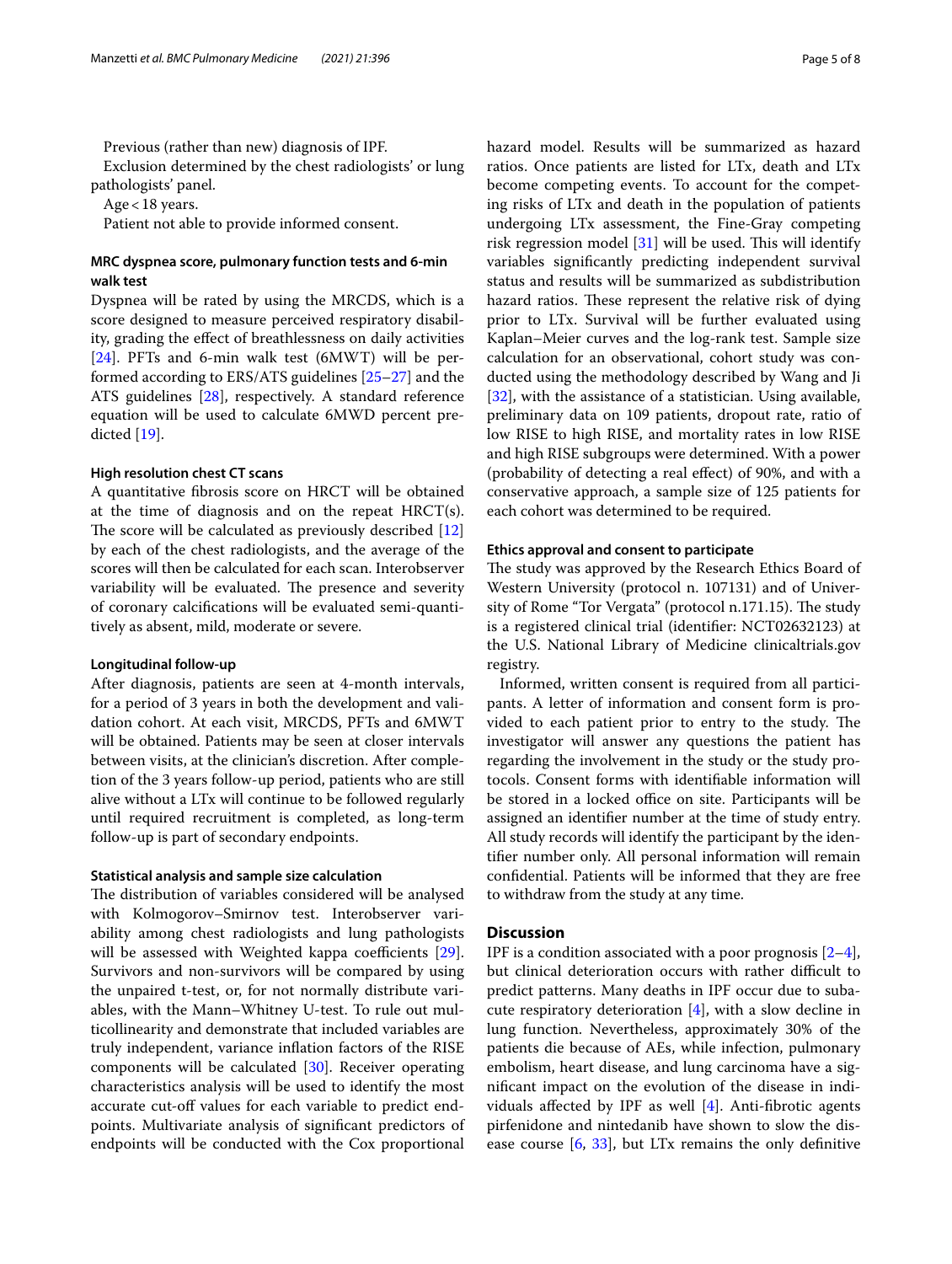treatment for this disease, associated with signifcantly improved survival [[34\]](#page-7-14).

In this context, clinical decision making on therapy start and switch has a direct impact on survival. It is also equally important not to miss the LTx window, when patients are still eligible for transplant. This is particularly challenging when navigating a lengthy assessment process with a condition that can be rapidly progressive. Not surprisingly, LTx waitlist mortality is the highest among patients with IPF [\[35](#page-7-15)]. As a result, clinical tools able to detect clinically signifcant progression and predict the prognosis in individual patients are paramount in IPF.

In this observational, prospective trial, RISE will be tested as a candidate staging system for IPF to be used in day-to-day clinical decision making. RISE is designed to be straightforward, easy to obtain and repeat, inexpensive and entirely managed by the pulmonary specialist. The 3 domains captured by RISE are exertional dyspnea, exercise capacity and lung function. The prognostic independence between the 3 domains has been demonstrated [[3\]](#page-6-8).

As in all chronic lung diseases, IPF impacts patients' quality the life with disabling symptoms (i.e., dyspnea and cough) and with functional impairment in everyday life. As far as dyspnea perception is concerned, several scales have been utilized. Among them, an increase of MRCD-Shas shown good correlation with quality-of-life impairment [\[36](#page-7-16), [37\]](#page-7-17) and mortality [\[38\]](#page-7-18) in patients with IPF.

The 6-min walk test is a well-established tool in the evaluation of chronic lung diseases, since it was demonstrated to correlate well with both quality of life [[39](#page-7-19)] and post-therapeutic improvement [\[40](#page-7-20)], and to provide useful data for the prescription of ambulatory oxygen in ILDs [[41](#page-7-21)]. Importantly, 6MWD was shown to also predict mortality in IPF: a 24-week decline of greater than 50 m [[42\]](#page-7-22) and the presence of desaturation during the test in patients with UIP [[43\]](#page-7-23) are both associated with an increase in risk of death at 1 year.

FVC decline signifcantly correlates with mortality in patients afected by IPF, even with a marginal decline of more than 5% at a 6-month interval [[44\]](#page-7-24). Indeed, pirfenidone and nintedanib were approved for clinical use based on the data on FVC decline. FVC alone, however, has signifcant limitations in detecting progression of disease, as pointed out by several studies  $[6, 45]$  $[6, 45]$  $[6, 45]$ . The advantage of using the CPI is the combination of FVC with DLCO and  $FEV<sub>1</sub>$ . This index was developed against the morphologic extent of fbrosis on HRCT and considers the presence of coexisting pulmonary emphysema, which may be a confounding element in the interpretation of pulmonary function tests [\[15](#page-6-14)]. An improved version of the CPI was developed against the CALIPER-measured extent of fbrosis [[13\]](#page-6-12).

To predict the prognosis of such a complex condition as IPF, a multidimensional approach encompassing different domains is likely to better account for the severity of the disease, compared to a single variable approach [[9\]](#page-6-9). A frst step to identify the variables to associate in a multi-dimensional scoring system is to prove that each parameter is an independent predictor of the endpoint, and that there is no strong correlation or collinearity [[30\]](#page-7-10) among them. This has been proven in several studies for MRCDS, 6MWD and lung function measures [\[3](#page-6-8), [8,](#page-6-7) [10](#page-6-6)], making them suitable candidates to be included in a prognostic score for IPF.

The Gender-Age-Physiology (GAP) index considers gender, age, FVC (% predicted) an DLCO (% predicted) to stratify patients in 3 diferent stages of the disease. This model was validated with a 3-year retrospective study using 3 diferent cohorts (558 patients), and it was shown to predict mortality in patients with IPF [[4](#page-6-2)]. However, 3 diferent studies demonstrated that longitudinal changes of GAP performed poorly in predicting survival  $[11, 46, 47]$  $[11, 46, 47]$  $[11, 46, 47]$  $[11, 46, 47]$  $[11, 46, 47]$  $[11, 46, 47]$ . The use of (relatively) fixed variables such as gender and age and the lack of prospective validation may explain these limitations.

The MRSS with Ascertainable Predictors (accounting age, history of respiratory hospitalization, FVC [% predicted] and 24-week change in % predicted FVC), was studied in a 1-year prospective clinical trial with 830 participants [[17\]](#page-6-16). A longer follow-up will be needed to adequately capture mortality in IPF. A potential concern in this score is the use of hospitalization as a parameter, given that criteria for hospital admission vary in diferent institutions, potentially compromising reproducibility.

An encouraging fnding was that multi-dimensional indices (RISE, CPI and GAP) proved their effectiveness even in patients undergoing LTx assessment [\[9](#page-6-9)], with an accuracy in predicting mortality similar to the Lung Allocation Score, which is commonly used to evaluate patients on LTx waiting lists, but is much more complex to calculate [[48,](#page-7-28) [49](#page-7-29)].

The use of multi-dimensional indices as clinical trials endpoints is another, crucially important, potential application of multi-dimensional indices. The search for new therapies in IPF in the immediate future will be particular challenging, as most treatments are only able to slow down an occurring progression of disease, making it very difficult to capture a clinically significant difference. This further points to the limitations of FVC decline as only endpoint measure, and, at the same time, to the advantage of using parameters that better capture pathophysiology and clinical status in IPF, but are still easily repeatable. A preliminary study on RISE as a parameter to longitudinally capture response to pirfenidone indeed yielded encouraging results [[11\]](#page-6-10).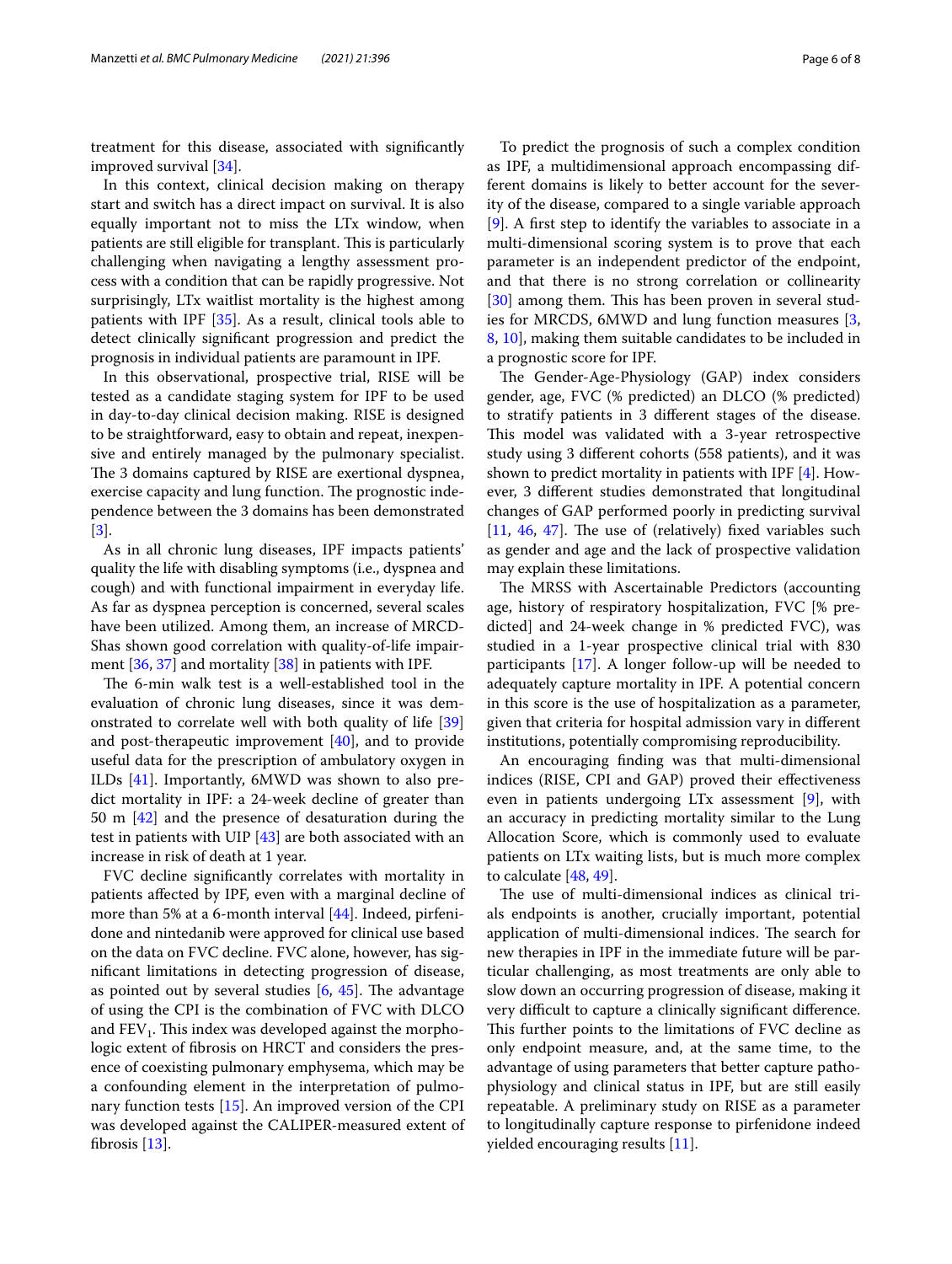The purpose of our study is to validate a multi-dimensional index prospectively and with a period of observation (3 years) more than adequate to capture signifcant progression of disease and mortality. Inclusion criteria will be rigorous, with a panel of chest radiologist and lung pathologists with ILD expertise assessing each case. An important aspect of this study will be the assessment of longitudinal changes of RISE as a reliable predictor of survival, as well as the assessment of performance across a wide range of disease severity, as this will ensure clinical reproducibly of this tool in a variety of clinical scenarios. The inclusion of 2 separate cohorts will ensure that results are indeed validated. While our primary objective is to validate a clinical tool for staging and clinical decision making, secondary endpoint measures will generate a wide array of clinically relevant information.

In conclusion, it is our hope that the current study will establish RISE as a straightforward, inexpensive, easily obtainable, reproducible, and reliable tool for clinical decision making in patients with IPF.

#### **Abbreviations**

6MWD: 6-Minute walk distance; AE: Acute exacerbation; APH: Associated pulmonary hypertension; COPD: Chronic obstructive pulmonary disease; CAD: Coronary artery disease; CPI: Composite Physiologic Index; DLCO: Difusing lung capacity for carbon monoxide; FVC: Forced vital capacity; GAP: Gender-Age-Physiology; HRCT: High-resolution chest CT scan; ILD: Interstitial lung disease; IPF: Idiopathic pulmonary fbrosis; LHD: Left heart dysfunction; LTx: Lung transplantation; MRCDS: Medical Research Council dyspnea score; MRSS: Mortality Risk Scoring System; MDD: Multi-disciplinary discussion; PFTs: Pulmonary function tests; RHC: Right heart catheterization; RISE: Risk Stratifcation Score; SA: Sleep apnea; SLB: Surgical lung biopsy.

#### **Acknowledgements**

The authors thank Ms. Fatemeh Gholizadeh, MSc, for her statistical consultation.

#### **Authors' contributions**

GMM: study design, manuscript drafting; KH: manuscript drafting; MJC: study design; KK: study design; MA: study design; MZ: study design; PR: study design; MM: study design, manuscript drafting. All authors have read and approved the manuscript.

#### **Funding**

This study is funded by the Department of Medicine Research Fund (Western University) and by the Chest Foundation Research Grant in Pulmonary Fibrosis (recipient Dr. Marco Mura for both). Funders provided supports for the salary of research assistant (KH), statistical analysis and publication fees, but have no role in the interpretation and presentation of data.

#### **Availability of data and materials**

This is a study protocol article and data for this study are not yet available. To obtain access to the raw data, you may contact Dr. Marco Mura at marco. mura@lhsc.on.ca.

#### **Declarations**

#### **Ethics approval and consent to participate**

Written, informed consent will be obtained from all of the participants at the beginning of the study". The study was approved by the Research Ethics Board of Western University (protocol n. 107131) and of University of Rome "Tor Vergata" (protocol n.171.15).

## **Consent for publication**

Not applicable.

#### **Competing interests**

The authors declare no competing interests.

#### **Author details**

<sup>1</sup> Malattie Apparato Respiratorio, Policlinico Tor Vergata, University of Rome "Tor Vergata", Rome, Italy. <sup>2</sup> Division of Respirology, Schulich School of Medicine and Dentistry, Western University, London, ON, Canada. <sup>3</sup> Department of Pathology and Laboratory Medicine, Western University, London, ON, Canada. 4 Department of Medical Imaging, Western University, London, ON, Canada. <sup>5</sup> Radiologia, MultiMedica Group, I.R.C.C.S. San Giuseppe Hospital, Milan, Italy.

# Received: 10 November 2021 Accepted: 18 November 2021

## **References**

- <span id="page-6-0"></span>1. Martinez F, et al. Idiopathic pulmonary fbrosis. Nat Rev Dis Prim. 2017;3:17047.
- <span id="page-6-1"></span>2. Raghu G, et al. Diagnosis of idiopathic pulmonary fibrosis. An official ATS/ERS/JRS/ALAT clinical practice guideline. Am J Respir Crit Care Med. 2018;198:e44–68.
- <span id="page-6-8"></span>3. Mura M, et al. Predicting survival in newly diagnosed idiopathic pulmonary fbrosis: a 3-year prospective study. Eur Respir J. 2012;40:101–9.
- <span id="page-6-2"></span>4. Ley B, Collard H, King TJ. Clinical course and prediction of survival in idiopathic pulmonary fbrosis. Am J Respir Crit Care Med. 2021;183:431–40.
- <span id="page-6-3"></span>5. Farrand E, et al. Impact of idiopathic pulmonary fbrosis on longitudinal health-care utilization in a community-based cohort of patients. Chest. 2021;159:219–27.
- <span id="page-6-4"></span>6. Nathan S, et al. Efect of continued treatment with pirfenidone following clinically meaningful declines in forced vital capacity: analysis of data from three phase 3 trials in patients with idiopathic pulmonary fibrosis. Thorax. 2016;71:42935.
- <span id="page-6-5"></span>7. Collard H, et al. Acute exacerbation of idiopathic pulmonary fbrosis. An international working group report. Am J Respir Crit Care Med. 2016;194:265–75.
- <span id="page-6-7"></span>8. Serajeddini H, Rogliani P, Mura M. Multi-dimensional assessment of IPF across a wide range of disease severity. Lung. 2018;196:707–13.
- <span id="page-6-9"></span>9. Fisher J, et al. Multi-dimensional scores to predict mortality in patients with idiopathic pulmonary fi brosis undergoing lung transplantation assessment. Respir Med. 2017;125:65–71.
- <span id="page-6-6"></span>10. Rozanski C, Mura M. Multi-dimensional indeces to stage idiopathic pulmonary fibrosis: a systematic review. Sarcoidosis Vasc Diffus Lung Dis. 2014;31:8–18.
- <span id="page-6-10"></span>11. Hosein K, Le J, Mura M. Assessing the therapeutic response to pirfenidone in idiopathic pulmonary fbrosis: can we do better than with forced vital capacity alone? Lung. 2017;195:101–5.
- <span id="page-6-11"></span>12. Taha N, et al. Longitudinal functional changes with clinically signifcant radiographic progression in idiopathic pulmonary fbrosis: are we following the right parameters? Respir Res. 2020;21:119.
- <span id="page-6-12"></span>13. Hosein KS, Sergiacomi G, Zompatori M, Mura M. The CALIPER - revised version of the composite physiologic index is a better predictor of survival in IPF than the original version. Lung. 2020;198:169–72.
- <span id="page-6-13"></span>14. Ley B, et al. A multidimensional index and staging system for idiopathic pulmonary fIbrosis. Ann Intern Med. 2012;156:684–91.
- <span id="page-6-14"></span>15. Wells A, et al. Idiopathic pulmonary fbrosis: a composite physiologic index derived from disease extent observed by computed tomography. Am J Respir Crit Care Med. 2003;167:962–9.
- <span id="page-6-15"></span>16. Jacob J, et al. Automated quantitative computed tomography versus visual computed tomography scoring in idiopathic pulmonary fbrosis. J Thorac Imaging. 2016;31:304–11.
- <span id="page-6-16"></span>17. du Bois R, et al. Ascertainment of individual risk of mortality for patients with idiopathic pulmonary fbrosis. Am J Respir Crit Care Med. 2011;184:459–66.